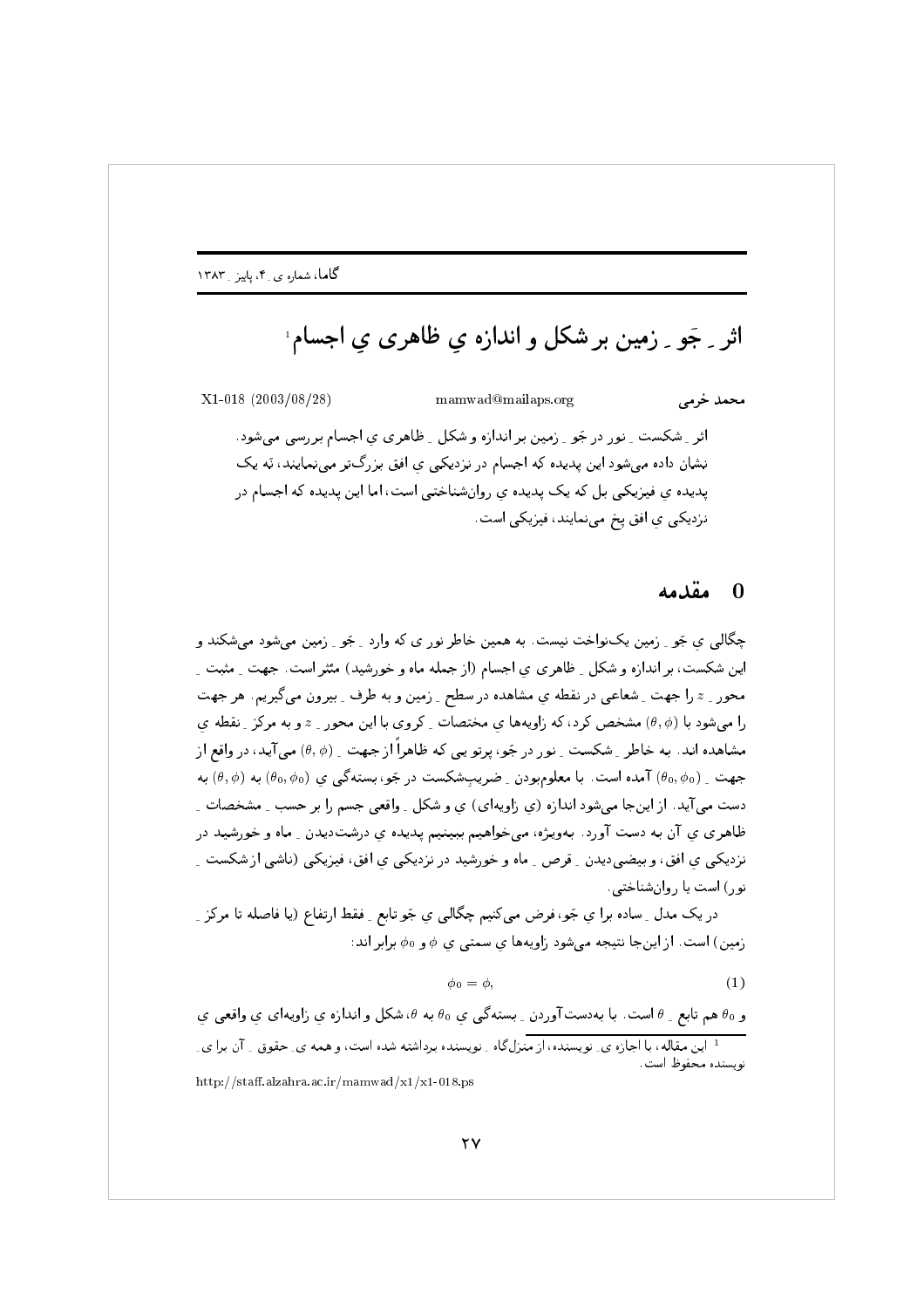

 64@ . .+ ; . ; 7 >0 ( + . . : <sup>B</sup> p/<V0 N45 64@ :  @ . + ; h, # + > - . : B . :+/<V 0 . <sup>+</sup> - !K & <sup>Q</sup> - 0 7- >+24 ^+ - @ 64@ . :V0

## $\bm{\tau}$ ,  $\bm{\tau}$  ,  $\bm{\tau}$  ,  $\bm{\tau}$  ,  $\bm{\tau}$  ,  $\bm{\tau}$

- المستحدث المستحدث المستقل المستقل المستحدث المستحدث المستحدث المستحدث المستحدث المستحدث المستحدث المستحدث ال - جنروی یا ۱۹۲۶ میلادی به این ۱۹۲۸ میلادی به است. - است از ۱۹۲۴ میلادی به سیاست از ۱۹۲۴ میلادی به سور از ۱۰۰۰  $\mu$ ! <sup>40</sup> 76 >0 Q - J 0; " & 0 \ <sup>0</sup> .T 0 0 = L F - < - +& لا المساوت المستول المستقبل المستقبل المستقبل المستقبل المستقبل المستقبل المستقبل المستقبل المستقبل المستقبل ا \_ - \*0 K - +P - . + ; ( N LL J + C7( ; F,240 FP 76:>0 V - > @ +P - . + ; 7 5 - - ,0 ( ي *- ددد* - ت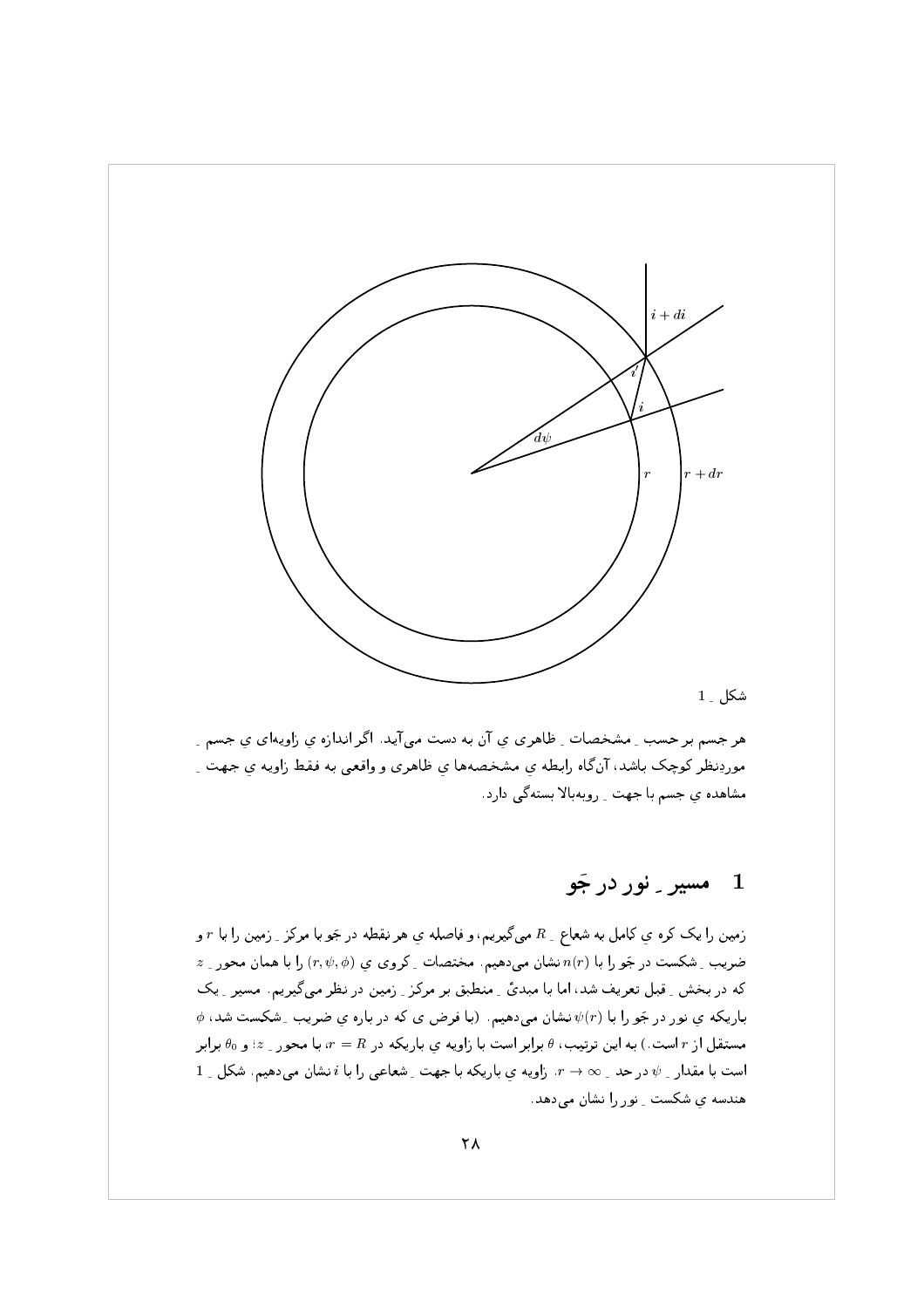ازقانون ۔ سُنِل [a] –دِکَرِت [a]  
\n
$$
\frac{\sin(i+di)}{\sin i'} = \frac{n}{n+dn}.
$$
\n(2)  
\n4. 
$$
\sin \frac{1}{n} = \frac{n}{n+dn}.
$$

$$
i' = i - d\psi,\tag{3}
$$

و

$$
r d\psi = (\tan i') dr,
$$
  
= (\tan i) dr. (4)

رابطهها ي اخیر، تا مرتبه ي یک درست اند. از اینجا،

$$
\frac{\sin i + (\cos i) \, \mathrm{d}i}{\sin i - r^{-1} (\cos i \, \tan i) \, \mathrm{d}r} = 1 - \frac{\mathrm{d}n}{n},\tag{5}
$$

یا

$$
(\cot i)\,\mathrm{d}i + \frac{\mathrm{d}r}{r} + \frac{\mathrm{d}n}{n} = 0,\tag{6}
$$

که نتیجه میدهد

$$
n r \sin i = C. \tag{7}
$$

مقدار ی ثابت است. از ترکیب ِ (4) با (7)، دیده میشود  $C$  $\overline{C}$ 

$$
\frac{\mathrm{d}\psi}{\mathrm{d}r} = \frac{\frac{C}{n r^2}}{\sqrt{1 - \frac{C^2}{n^2 r^2}}},\tag{8}
$$

یا

$$
\frac{d\psi}{du} = -\frac{\frac{N\sin\theta_0}{n}}{\sqrt{1 - \left(\frac{N\sin\theta_0}{n}u\right)^2}},\tag{9}
$$

که

 $u := \frac{R}{r},$ 

 $N := n(r = R),$  $(10)$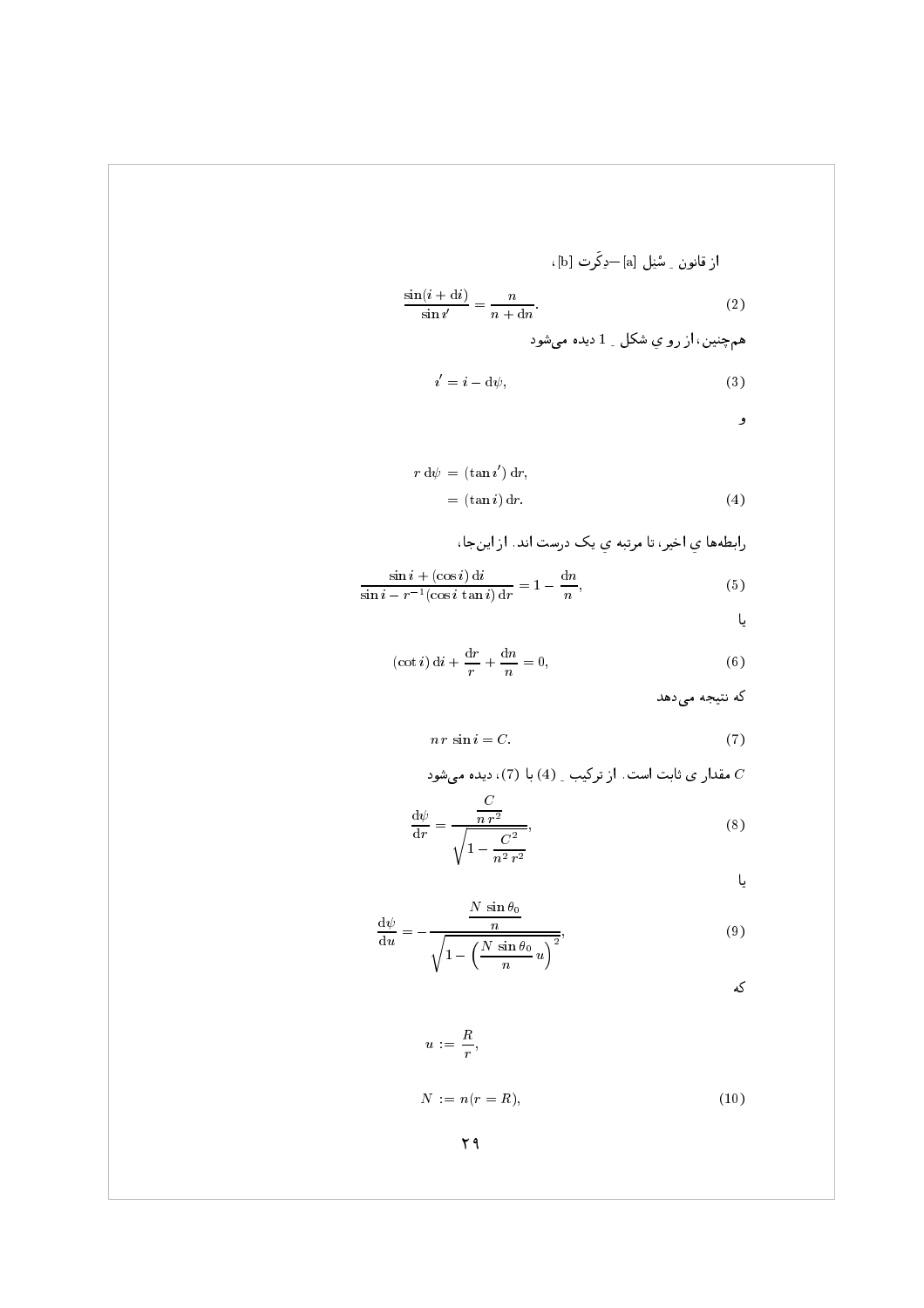و ثابت \_ C هم بر حسب \_ R ،N، و  $\theta_0$  بيان شده است. در  $r=R$  (نقطه ي مشاهده)  $\psi$  صفر است. به اين ترتيب،

$$
\psi(r \to \infty) = \int_0^1 du \, \frac{\frac{N \sin \theta_0}{n}}{\sqrt{1 - \left(\frac{N \sin \theta_0}{n} u\right)^2}},\tag{11}
$$

و از آن جا،

$$
\theta = \int_0^1 \mathrm{d}u \, \frac{\sin \theta_0}{\sqrt{(n/N)^2 - (u \sin \theta_0)^2}}.
$$
\n(12)

$$
n = 1 + \alpha \rho \tag{13}
$$

است، که  $\rho$  چگالبی و a ثابت ی وابسته به جنس ِ محیط است. (اگر ملکولها ی سازنده ی محیط دوقطبی ی الکتریکی ی دائمی داشته باشند، این ثابت به دما هم بستهگی دارد.) این رابطه وقت ی درست است که انحراف ِ ضریب ِ شکست از 1 کوچک باشد [1]. به این ترتیب،

$$
\frac{n}{N} = 1 + \alpha (\rho - \rho_0),
$$
  
= 1 + \alpha \rho\_0 \left( \frac{\rho}{\rho\_0} - 1 \right), (14)

که <sub>90</sub> چگالي ي هوا در سطح <sub>-</sub> زمين است، و چون بيشتر <sub>-</sub> جَو از ملکولها ي بدون <sub>-</sub> دوقطبي ي دائم ساخته شده، c ثابت فرض شده. عبارت ـ بالا را به این شکل می نویسیم.

$$
\frac{n}{N} = 1 - \Delta f(u),\tag{15}
$$

که

$$
\Delta := \rho_0 \, \alpha = N - 1 = 1 - \frac{1}{N}, \tag{16}
$$

و

$$
f := 1 - \frac{\rho}{\rho_0}.\tag{17}
$$

با استفاده از

$$
N = 1.0003, \t(18)
$$

نتيجه مى شود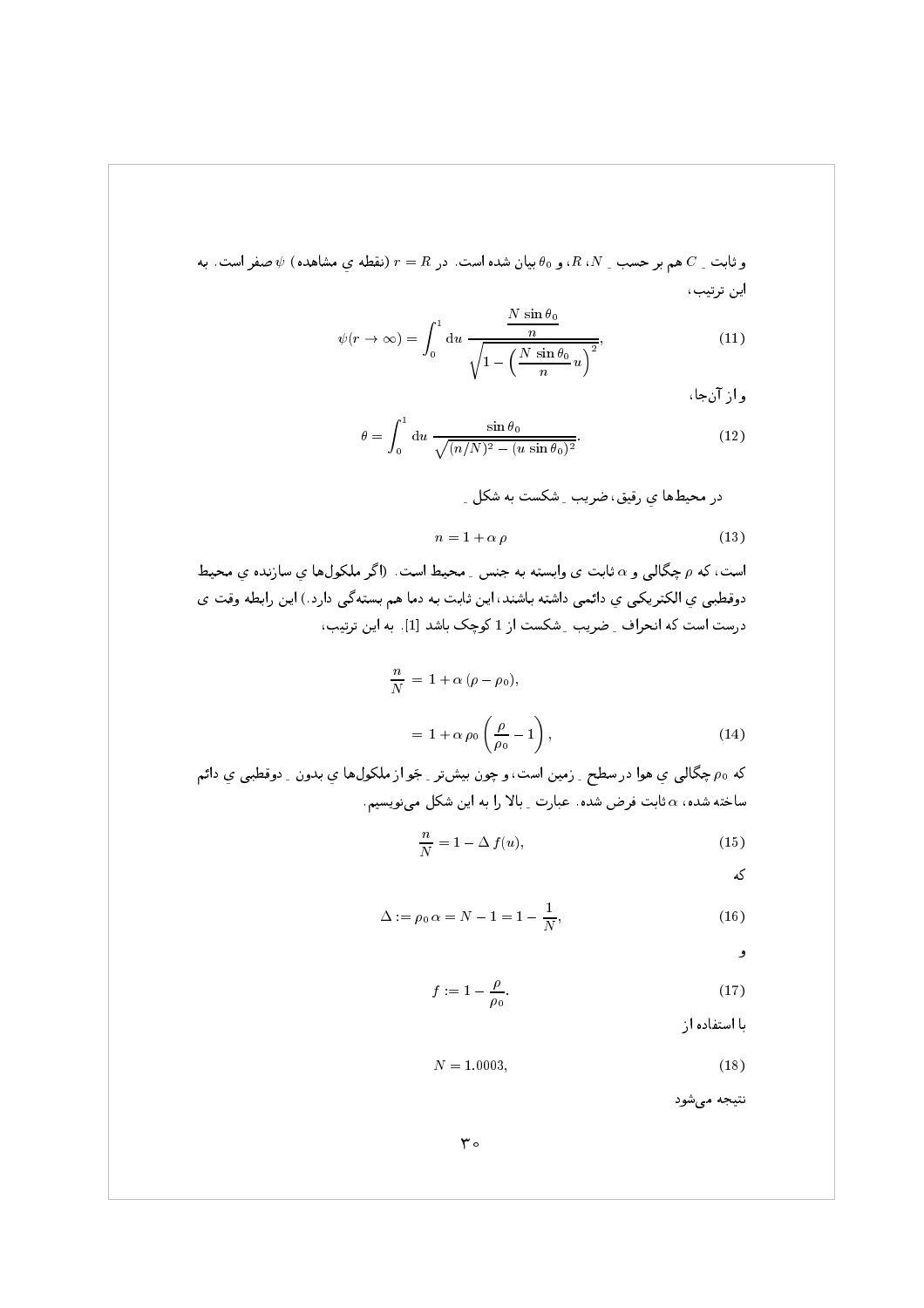$$
\Delta = 3 \times 10^{-4}.\tag{19}
$$

مقدار <sub>-</sub>  $f$ بين <sub>-</sub> 0 و 1 است، و

$$
f(u = 0) = 1,f(u = 1) = 0.
$$
 (20)

هم ثابت ی کوچک است. به این ترتیب، (12) میشود A

$$
\theta = \int_0^1 du \frac{\sin \theta_0}{\sqrt{1 - (u \sin \theta_0)^2 - 2\Delta f(u)}},
$$
  
\n
$$
= \int_0^1 du \frac{\sin \theta_0}{\sqrt{1 - (u \sin \theta_0)^2}} + \Delta \sin \theta_0 \int_0^1 du \frac{f(u)}{[1 - (u \sin \theta_0)]^{3/2}},
$$
  
\n
$$
= \theta_0 + \Delta \sin \theta_0 \int_0^1 du \frac{f(u)}{[1 - (u \sin \theta_0)]^{3/2}}.
$$
\n(21)

$$
f(u) = \begin{cases} 1, & 0 \le u \le 1 - \sigma \\ \sigma^{-1} (1 - u), & 1 - \sigma \le u \le 1 \end{cases}
$$
 (22)

ثابت  $\sigma$  از مشتق  $f$  در  $u=1$  به دست می آید $\sigma$ 

$$
f'(1) = -\frac{1}{\sigma}.\tag{23}
$$

يک مدل برا ي جَو ِ زمين، جَو ِ هم دما است. برا ي چنينجَو ی،

$$
f = 1 - \exp\left[-\frac{1}{\sigma} \left(\frac{1}{u} - 1\right)\right],\tag{24}
$$

(مثلاً [2])، كه

$$
\sigma := \frac{L}{R} := \frac{k_{\rm B} T}{g m R}.
$$
\n(25)

ثابت ِ بُلتس مان [c]،  $T$  دما ی مطلق ِ جَو،  $g$  شتاب ِ گرانش، و  $m$  جرم ِ ملکولی ی میانگین ِ  $k_{\rm B}$  $T = 300\,$  K ( $(N_{\rm A}\,k_{\rm B}) = 8.3\,{\rm J/(molK)}$  هوا است.  $d$  طول است. با گذاشتن ر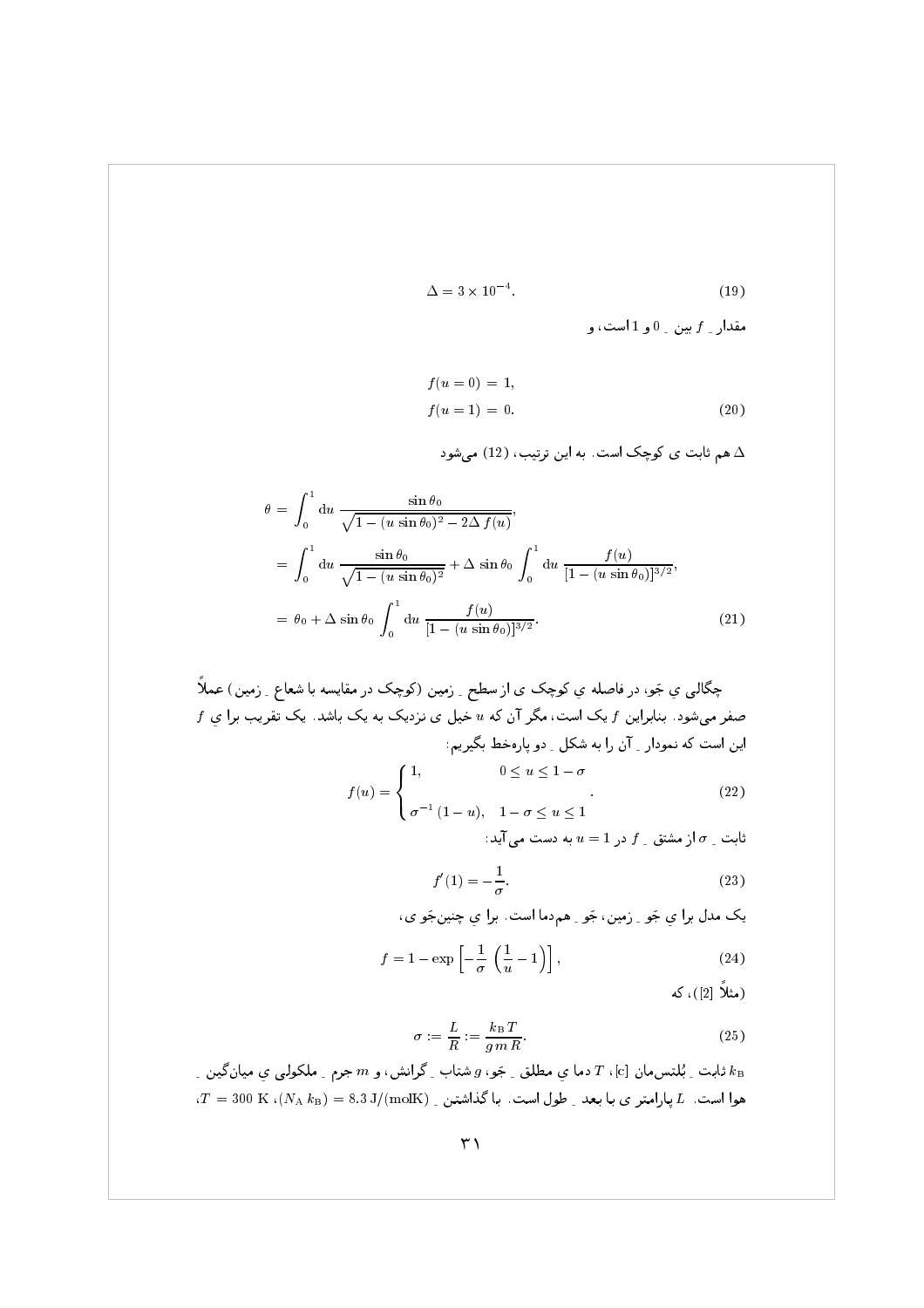

، و 9.029  $g/mol$ )، و  $R = 6400 \text{ km}$ )، و 6400  $R = 6400 \text{ km}$  عدد ِ آؤگادرُ [d] است)،  $g = 9.8 \text{ m s}^{-2}$ نتيجه مى شود

$$
L = 8.8 \text{ km},
$$
  
\n
$$
\sigma = 0.0014,
$$
\n(26)

که نشان میدهد  $\sigma$  واقعاً کوچک است. در واقع اگر نمودار <sub>ـ</sub>  $f$  بر حسب ِ  $u$ ، و تقریب ِ دوپارهخطی یِ آن را بكشيم، با اين مقدار \_ o فقط يك مربع ديده مىشود، شكل \_ 2. شكل \_ 3 نمودار \_ اغراق شده ي و تقریب <sub>-</sub> آن است. در این نمودار، 0.1 = o است. چنان که از شکل <sub>-</sub> 2 بر می آید، f با تقریب <sub>-</sub> بسیارخوب ی 1 است. اگر ه $\theta$  خیلی به  $(\pi/2)$  نزدیک نباشد، انتگرال5ده ی رابطه ی (21) در نزدیکی ی خیلی بزرگ نمیشود و میشود  $f$  را 1 گرفت. در این صورت،  $u=1$ 

$$
\theta = \theta_0 + \Delta \tan \theta_0. \tag{27}
$$

این تقریب زمان ی معتبر است که جسم <sub>-</sub> موردِمشاهده خیلی نزدیک به افق نباشد. این تقریب، در واقع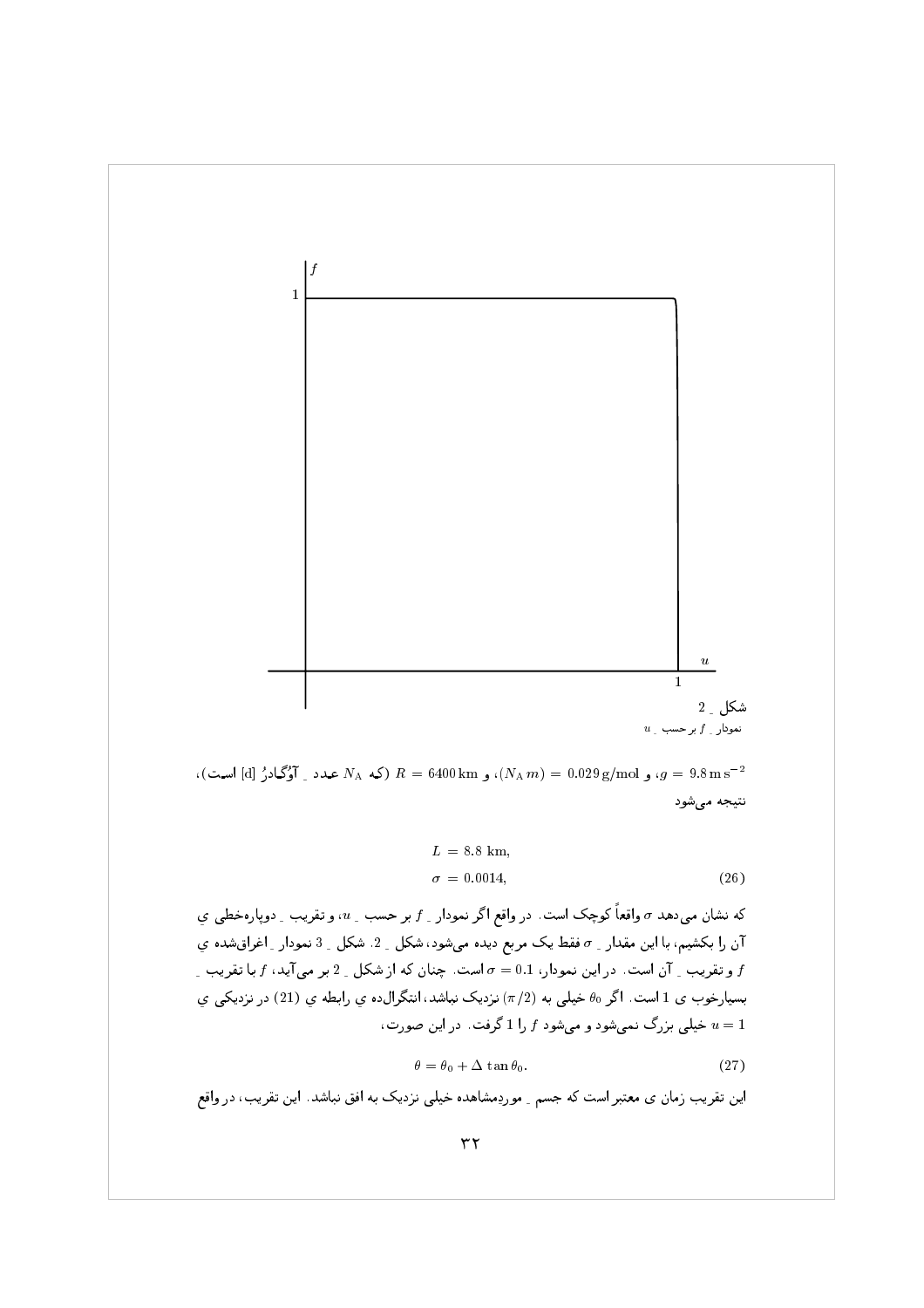

هم|رز با این است که جَو را لایه ای مسطح بگیریم (و نَه کروی)، که اگر مسیر ِ نور در جَو، در مقایسه با شعاع ِ ِ زمین ناچیز باشد، معقول است. دیده میشود در این حالت تنهامشخصه یِ جَو که وارد میشود ضریب ِ شکست در سطح ِ ِ زمین است. با محاسبه یِ مستقیم ِ شکست ِ نور ی که از یک تیغه یِ مسطح میگذرد، نتیجه میشود

$$
\sin \theta = N \sin \theta_0. \tag{28}
$$

$$
N = 1 + \Delta,\tag{29}
$$

كه از تركيب \_ (28) با آن،

$$
\sin \theta_0 + (\theta - \theta_0) \cos \theta_0 = \sin \theta_0 + \Delta \sin \theta_0, \tag{30}
$$

كه همان (27) است.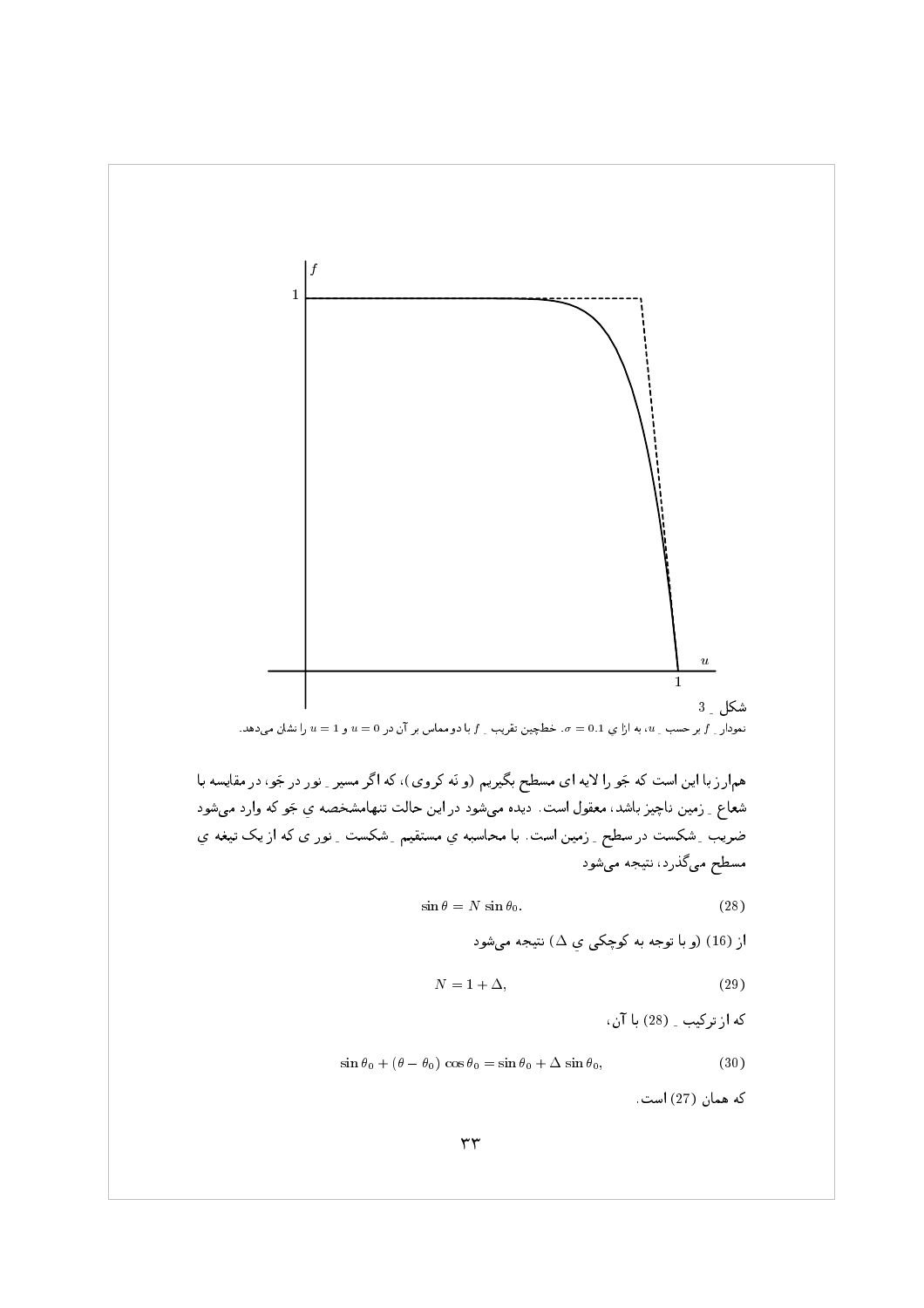برا ی جسمها ی نزدیک به افق، تقریب ِ (27) خوب نیست. یک راه استفاده از تقریب ِ (22) است. با جاگذاری ی این عبارت در (21) نتیجه میشود

$$
\theta = \theta_0 + \Delta \left[ \frac{(1-\sigma)\sin\theta_0}{\sqrt{1-(1-\sigma)^2\sin^2\theta_0}} - \frac{(1-\sigma)\sin\theta_0}{\sigma\sqrt{1-(1-\sigma)^2\sin^2\theta_0}} + \frac{1}{\sigma \tan\theta_0} - \frac{1}{\sigma\sin\theta_0\cos\theta_0} + \frac{1}{\sigma\sin\theta_0\sqrt{1-(1-\sigma)^2\sin^2\theta_0}} \right].
$$
\n(31)

از جمله،

$$
\theta\left(\theta_0 = \frac{\pi}{2}\right) = \frac{\pi}{2} + \Delta\sqrt{\frac{2-\sigma}{\sigma}},\tag{32}
$$

که با گذاشتن ِ مقدارها ی عددی ی  $\Delta$  و  $\sigma$  میدهد

$$
\theta \left( \theta_0 = \frac{\pi}{2} \right) = \frac{\pi}{2} + 0.01. \tag{33}
$$

شکل ہے 4 نمودار ہ
$$
(\theta - \theta_0)
$$
بر حسب ہ ہا را نشان میدهد.

### اندازهىزاويهاى ى ظاهرى و اندازهىزاويهاى ى واقعى  $\overline{\mathbf{2}}$

$$
\mathfrak{c}_\mathfrak{e}
$$
 بردار 
$$
\mathfrak{e}_\mathfrak{e}
$$
ه 
$$
\mathfrak{e}_\mathfrak{e}
$$
دول
$$
(\theta',\phi')\mathfrak{e}_\mathfrak{e}
$$
ه 
$$
\mathfrak{e}_\mathfrak{e}
$$

$$
\cos \gamma = \hat{\mathbf{n}} \cdot \hat{\mathbf{n}}',
$$
  
=  $\cos \theta \cos \theta' + \sin \theta \sin \theta' \cos(\phi - \phi'),$  (34)

که  $\gamma$  زاویه ی این دوبردار با هم است. اگر مقدارها ی

$$
\delta \theta := \theta' - \theta,
$$
  
\n
$$
\delta \phi := \phi' - \phi
$$
\n(35)

کوچک باشند (جهتها ی این دوبردار به هم نزدیک باشند) (34) را می شود سادهتر کرد:

$$
\cos \gamma = \cos(\theta' - \theta) + \sin \theta \sin \theta' [\cos(\phi' - \phi) - 1],
$$
  

$$
\approx 1 - \frac{(\delta \theta)^2}{2} - \frac{\sin^2 \theta (\delta \phi)^2}{2},
$$
 (36)

که نتیجه میدهد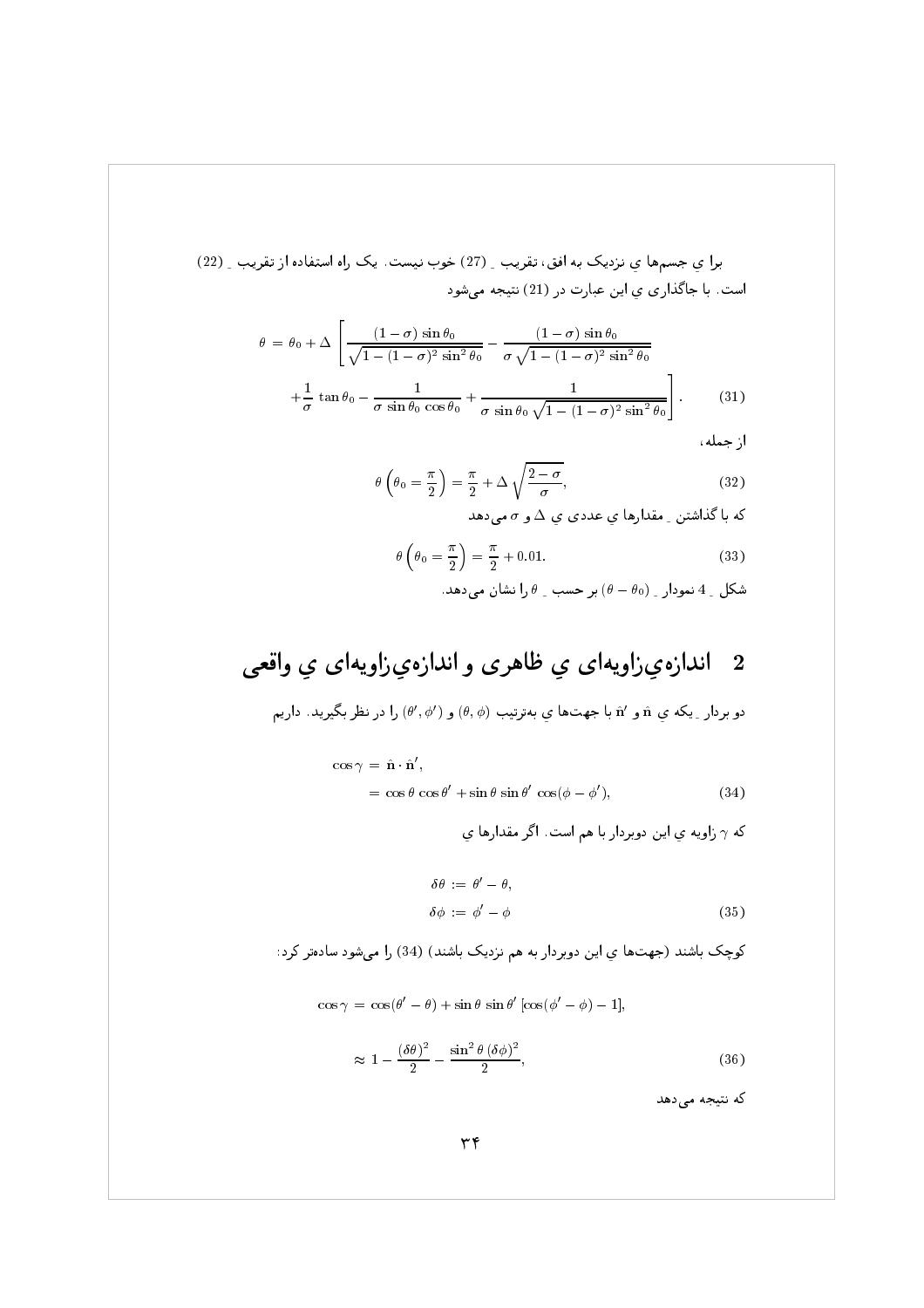

$$
\gamma \approx \sqrt{(\delta \theta)^2 + \sin^2 \theta \, (\delta \phi)^2}.\tag{37}
$$

(این نتیجه را با استفاده از شکل \_ عنصر \_ طول در مختصات \_ کروی هم میشد به دست آورد.) از اینجا رابطه ی اندازه یزاویهای ی ظاهری و اندازهیزاویهای ی واقعی به دست می آید:

$$
\frac{\gamma_0}{\gamma} = \frac{\sqrt{(\delta\theta_0)^2 + \sin^2\theta_0 (\delta\phi_0)^2}}{\sqrt{(\delta\theta)^2 + \sin^2\theta (\delta\phi)^2}},
$$
\n
$$
= \frac{\sqrt{(\delta\theta_0)^2 + \sin^2\theta_0 (\delta\phi_0)^2}}{\sqrt{(\mathrm{d}\theta/\mathrm{d}\theta_0)^2(\delta\theta_0)^2 + [(\sin^2\theta)/(\sin^2\theta_0)]\sin^2\theta_0 (\delta\phi_0)^2}}.
$$
\n(38)

در اینجا از این استفاده شده که  $\phi$  و  $\phi$  برابر اند. از جمله،

$$
\left(\frac{\gamma_0}{\gamma}\right)_{\parallel} = \frac{\sin \theta_0}{\sin \theta},\tag{39}
$$

و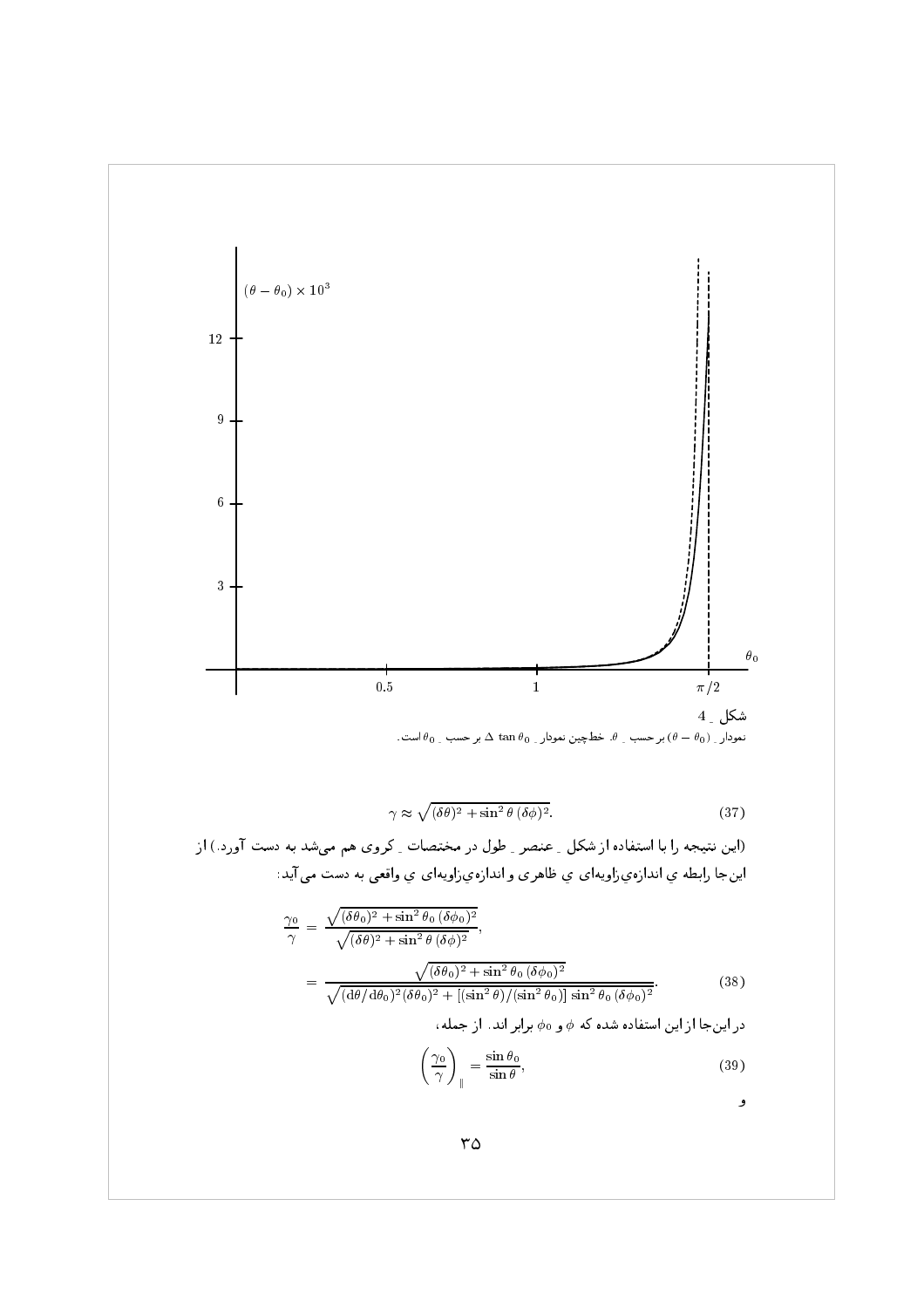$$
\left(\frac{\gamma_0}{\gamma}\right)_{\perp} = \frac{\mathrm{d}\theta_0}{\mathrm{d}\theta},\tag{40}
$$

که ∥ و ⊥، متناظر اند با بهترتیب حالت ی که پارهخط ِ موردِمشاهده موازی با افق یا عمود بر آن است. شکل \_ 5 نمودار \_  $[-1]$  =  $(\gamma/\gamma_0)_\parallel$ بر حسب \_ 90 است. از این نمودار دیده می شود برا ی پارهخطها ی موازي با افق، اندازهي(اويهاي ي ظاهري كوچكتر از اندازهي(اويهاي ي واقعي است، اما اختلاف ِ نسبی ی این اندازهها از مرتبه ی $10^{-4}$  است.



شكل \_ 5  $\theta_0$   $\sim$   $\left[\left(\gamma/\gamma_0\right)_{\parallel}-1\right]_{\sim}$  نمودار  $\sim$  1

شكل \_ 6 نمودار \_  $[1 - \frac{1}{2} \gamma / 2]$ بر حسب \_ 00 است. از اين نمودار ديده مى شود برا ى پارهخطها ي عمود بر افق هم، اندازهيزاويهاي ي ظاهري كوچكتر از اندازهيزاويهاي ي واقعي است. اما این بار اختلاف ِ نسبی یِ این اندازهها، در نزدیکی یِ افق چشمگیر است: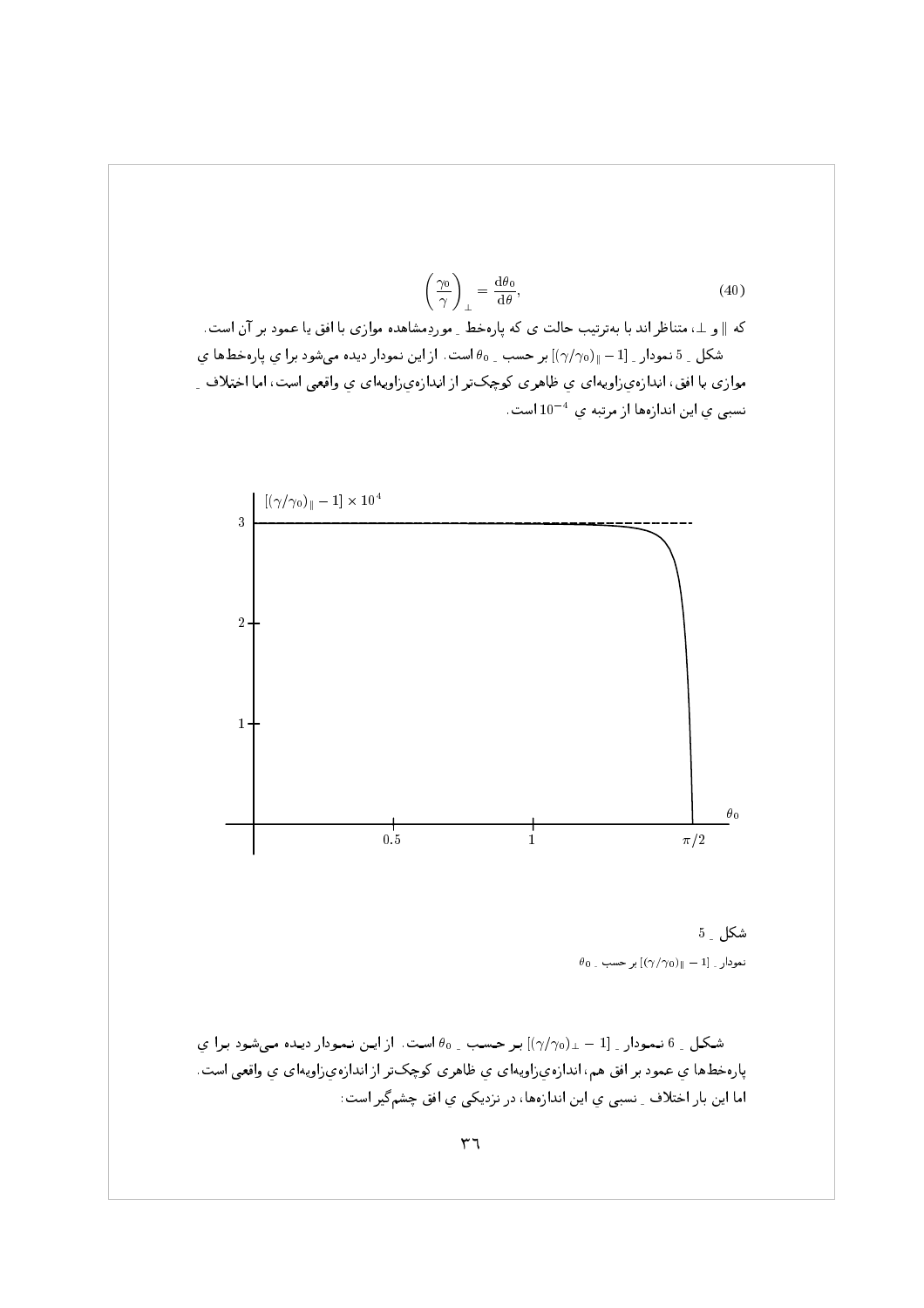$$
\left(\frac{\gamma}{\gamma_0}\right)_{\perp} \left(\theta_0 = \frac{\pi}{2}\right) = 1 + 0.2. \tag{41}
$$



شكل ۔ 6 نمودار ِ  $[1-\pm\sqrt{(\gamma_{0})}]$  بر حسب ِ  $\theta_{0}$ . خط چین نمودار ِ  $\Delta\left(1+\tan^{2}\theta_{0}\right)$  بر حسب ِ  $\theta_{0}$  است.

### $\bf{3}$ نتيجه

از نمودارها ي بخش \_ پيش، ديده ميشود

- اندازهيزاويهاي ي ظاهري ي هر جسم، همواره كوچكتر از اندازهيزاويهاي ي واقعي ي آن است.
	- این اختلافِاندازه، جز زمان ی که جسم نزدیک به افق است ناچیز است.